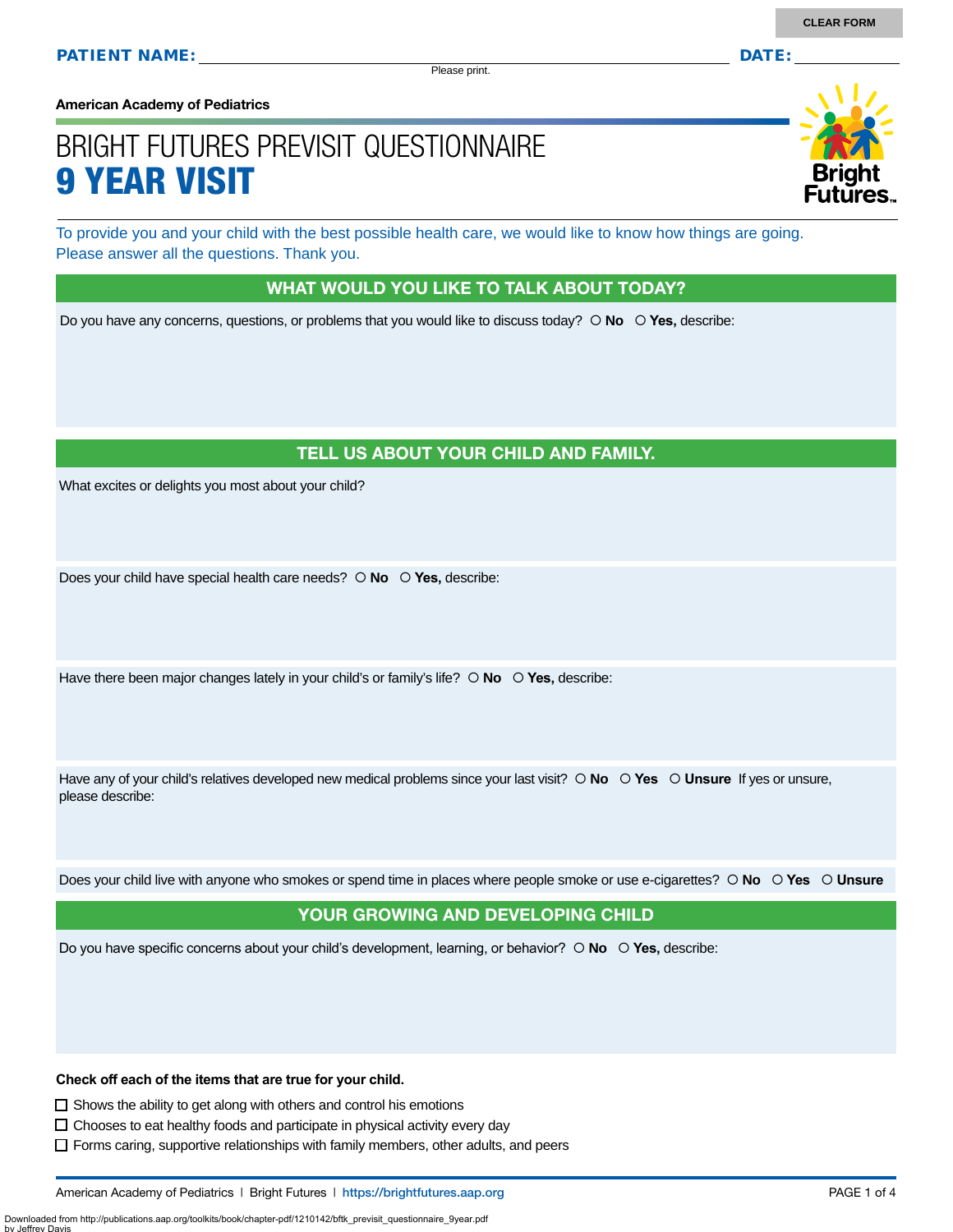### 9 YEAR VISIT

### RISK ASSESSMENT

| Anemia              | Does your child's diet include iron-rich foods, such as meat, iron-fortified cereals, or beans?                                                                                                          | O Yes         | $O$ No        | O Unsure |
|---------------------|----------------------------------------------------------------------------------------------------------------------------------------------------------------------------------------------------------|---------------|---------------|----------|
|                     | Does your child eat a vegetarian diet (does not eat red meat, chicken, fish, or seafood)?                                                                                                                | O No          | O Yes         | O Unsure |
|                     | If your child is a vegetarian (does not eat red meat, chicken, fish, or seafood), does your child<br>take an iron supplement?                                                                            | O Yes         | $O$ No        | O Unsure |
|                     | Do you ever struggle to put food on the table?                                                                                                                                                           | O No          | O Yes         | O Unsure |
|                     | Do you have concerns about how your child hears?                                                                                                                                                         | O No          | O Yes         | O Unsure |
| <b>Hearing</b>      | Do you have concerns about how your child speaks?                                                                                                                                                        | O No          | O Yes         | O Unsure |
| Oral health         | Does your child's primary water source contain fluoride?                                                                                                                                                 | O Yes         | $\bigcirc$ No | O Unsure |
|                     | Was your child or any household member born in, or has he or she traveled to, a country<br>where tuberculosis is common (this includes countries in Africa, Asia, Latin America, and<br>Eastern Europe)? | O No          | O Yes         | O Unsure |
| <b>Tuberculosis</b> | Has your child had close contact with a person who has tuberculosis disease or who has had<br>a positive tuberculosis test result?                                                                       | O No          | O Yes         | O Unsure |
|                     | Is your child infected with HIV?                                                                                                                                                                         | O No          | O Yes         | O Unsure |
| <b>Vision</b>       | Do you have concerns about how your child sees?                                                                                                                                                          | O No          | O Yes         | O Unsure |
|                     | Has your child ever failed a school vision screening test?                                                                                                                                               | $\bigcirc$ No | O Yes         | O Unsure |
|                     | Does your child tend to squint?                                                                                                                                                                          | O No          | O Yes         | O Unsure |

### ANTICIPATORY GUIDANCE

#### How are things going for you, your child, and your family?

#### YOUR FAMILY'S HEALTH AND WELL-BEING

| <b>Neighborhood and Family Violence</b>                                                                            |               |               |  |
|--------------------------------------------------------------------------------------------------------------------|---------------|---------------|--|
| Are there frequent reports of violence in your community or school?                                                | O No          | O Yes         |  |
| Has your child ever been bullied or hurt physically by someone?                                                    | O No          | O Yes         |  |
| Has your child felt excluded or not a part of any group of friends?                                                | $\bigcirc$ No | O Yes         |  |
| Has your child ever told you she was touched in a way that made her uncomfortable or on her private parts?         | O No          | O Yes         |  |
| <b>Food Security</b>                                                                                               |               |               |  |
| Within the past 12 months, were you ever worried whether your food would run out before you got money to buy more? | $O$ No        | O Yes         |  |
| Within the past 12 months, did the food you bought not last, and you did not have money to get more?               | O No          | O Yes         |  |
| Tobacco, E-cigarettes, Alcohol, and Drugs                                                                          |               |               |  |
| Is there anyone in your child's life whose alcohol or drug use concerns you?                                       | $\circ$ No    | O Yes         |  |
| Do any of your child's friends smoke, use or vape e-cigarettes, drink alcohol or beer, or use drugs?               | O No          | O Yes         |  |
| <b>Harm From the Internet</b>                                                                                      |               |               |  |
| Do you know about your child's Internet use?                                                                       | O Yes         | $O$ No        |  |
| Do you have rules for the Internet?                                                                                | O Yes         | $\bigcirc$ No |  |
| Have you installed an Internet safety filter on your computers, tablets, and smartphones?                          | O Yes         | $O$ No        |  |
| <b>Emotional Security and Self-esteem</b>                                                                          |               |               |  |
| Does your child usually seem happy?                                                                                | O Yes         | $\bigcirc$ No |  |
| Are there things your child is really good at doing or is proud of?                                                | O Yes         | $\bigcirc$ No |  |
| Does your child have the chance to help others at home, at school, or in your community?                           | O Yes         | $O$ No        |  |

Downloaded from http://publications.aap.org/toolkits/book/chapter-pdf/1210142/bftk\_previsit\_questionnaire\_9year.pdf

by Jeffrey I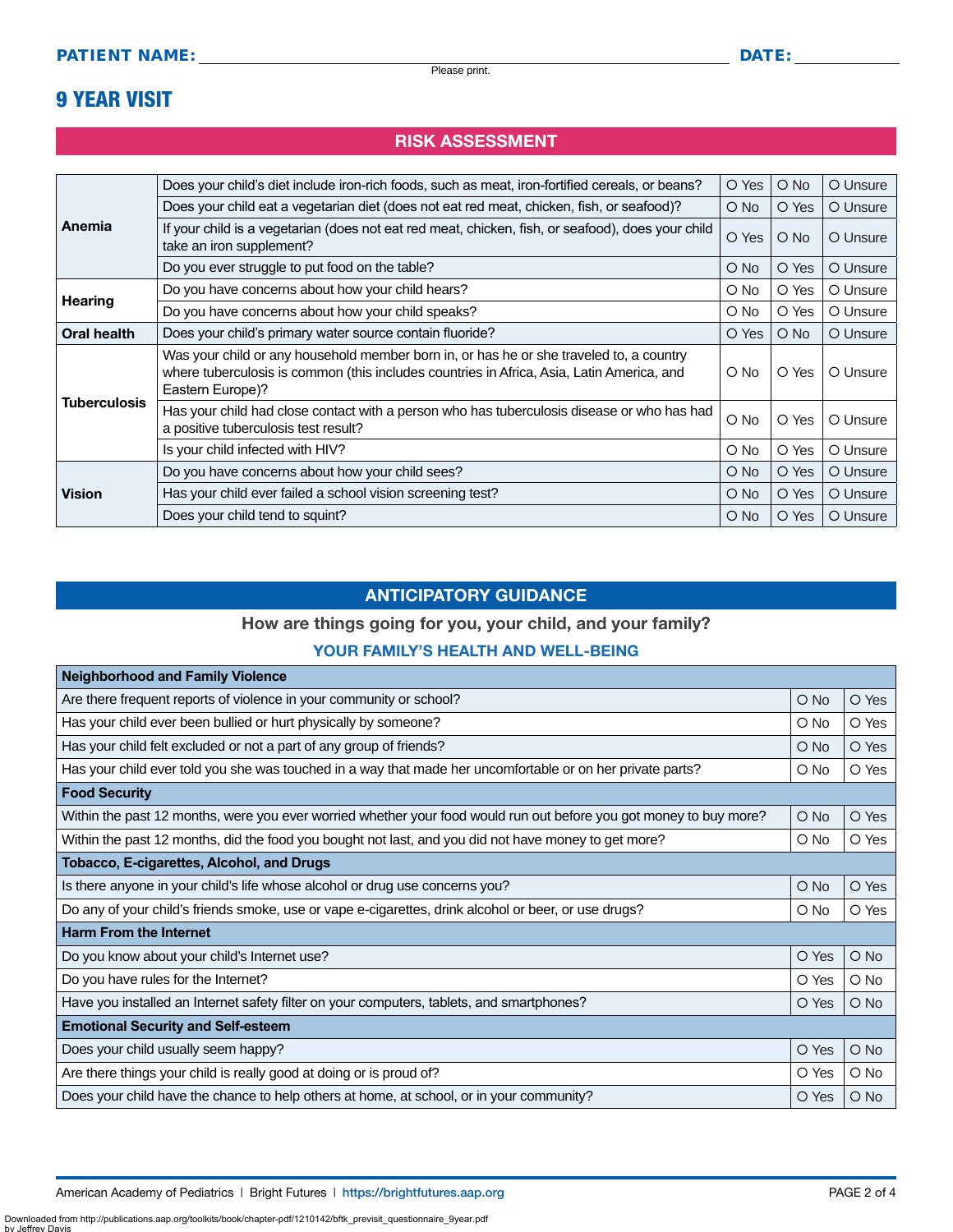Please print.

### 9 YEAR VISIT

#### YOUR FAMILY'S HEALTH AND WELL-BEING (*CONTINUED*)

| <b>Connectedness With Family and Peers</b>                        |       |        |  |
|-------------------------------------------------------------------|-------|--------|--|
| Do your family members get along well with each other?            | O Yes | $O$ No |  |
| Does your family do things together?<br>O Yes                     |       | $O$ No |  |
| Does your child have chores or responsibilities at home?<br>O Yes |       | $O$ No |  |
| Does your child have friends at school or in your neighborhood?   |       | $O$ No |  |

#### YOUR GROWING CHILD

| O Yes<br>$O$ No<br>$O$ No<br>O Yes<br>$O$ No<br>O Yes<br>$\circ$ No<br>O Yes<br>$O$ No<br>O Yes<br>$O$ No<br>O Yes<br>$O$ No<br>O Yes<br>$O$ No<br>O Yes<br>O Yes<br>$\bigcirc$ No | Temper Problems, Setting Reasonable Limits, and Friends                                                                                                                                  |  |  |  |
|------------------------------------------------------------------------------------------------------------------------------------------------------------------------------------|------------------------------------------------------------------------------------------------------------------------------------------------------------------------------------------|--|--|--|
|                                                                                                                                                                                    | Has your child experienced any recent stresses at home or in school?                                                                                                                     |  |  |  |
|                                                                                                                                                                                    | Do you have clear rules and expectations for your child?                                                                                                                                 |  |  |  |
|                                                                                                                                                                                    | When your child breaks the rules, are you consistent with consequences and discipline?                                                                                                   |  |  |  |
|                                                                                                                                                                                    | Do you help your child control his anger, deal with worries, and solve problems?                                                                                                         |  |  |  |
|                                                                                                                                                                                    | Have you and your child talked about how to say no to smoking, alcohol, and drug use?                                                                                                    |  |  |  |
|                                                                                                                                                                                    | <b>Onset of Puberty and Sexual Safety</b>                                                                                                                                                |  |  |  |
|                                                                                                                                                                                    | Have you talked with your child about the body changes that occur during puberty?                                                                                                        |  |  |  |
|                                                                                                                                                                                    | Have you discussed privacy and body safety with your child?                                                                                                                              |  |  |  |
|                                                                                                                                                                                    | Have you and your child talked about sex?                                                                                                                                                |  |  |  |
|                                                                                                                                                                                    | Does your child know to tell a trusted adult if someone touches her private parts or if someone encourages her to do other<br>things that make her uncomfortable or she knows are wrong? |  |  |  |

#### **SCHOOL**

| Do you have concerns about your child's school experience?                         |            | O Yes               |
|------------------------------------------------------------------------------------|------------|---------------------|
| Has your child missed more than 2 days of school in any month?                     | $\circ$ No | O Yes               |
| Does your child have any difficulties at school or get extra help in any subjects? |            | $\circ$ Yes $\circ$ |
| Does your child participate in activities outside of school?                       |            | O Yes O No I        |

#### STAYING HEALTHY

| <b>Healthy Teeth</b>                                                                                                                                      |        |               |
|-----------------------------------------------------------------------------------------------------------------------------------------------------------|--------|---------------|
| Does your child have a dentist?                                                                                                                           | O Yes  | $\bigcirc$ No |
| Does your child brush and floss his teeth every day?                                                                                                      | O Yes  | $\circ$ No    |
| Does your child use a mouth guard when playing contact sports?                                                                                            | O Yes  | O No          |
| Does your child regularly drink soda, juice, or other sugar-sweetened drinks?                                                                             | O No   | O Yes         |
| <b>Nutrition</b>                                                                                                                                          |        |               |
| Do you have any concerns about your child's weight?                                                                                                       | $O$ No | O Yes         |
| Do you have any concerns about her eating? This includes drinking enough milk and eating vegetables and fruits.                                           | O No   | O Yes         |
| Do you eat family meals together?                                                                                                                         | O Yes  | $\bigcirc$ No |
| Do you hear your child talking about how he looks or dieting?                                                                                             | O No   | O Yes         |
| <b>Physical Activity</b>                                                                                                                                  |        |               |
| Is your child physically active at least 1 hour a day? This includes running, playing sports, or active play with friends.                                | O Yes  | $\bigcirc$ No |
| Do you have any concerns about your child's physical activity level, such as it being either too much or too little?                                      | O No   | O Yes         |
| Does your child have trouble going to sleep or does she wake up during the night?                                                                         | O No   | O Yes         |
| How much time every day does your child spend watching TV, playing video games, or using computers, tablets, or<br>smartphones (not counting schoolwork)? |        | hours         |
| Does your child have a TV or an Internet-connected device in her bedroom?                                                                                 | O No   | O Yes         |
| Has your family made a family media use plan to help everyone balance time spent on media with other family and<br>personal activities?                   | O Yes  | O No          |

Downloaded from http://publications.aap.org/toolkits/book/chapter-pdf/1210142/bftk\_previsit\_questionnaire\_9year.pdf

by Jeffrey Day